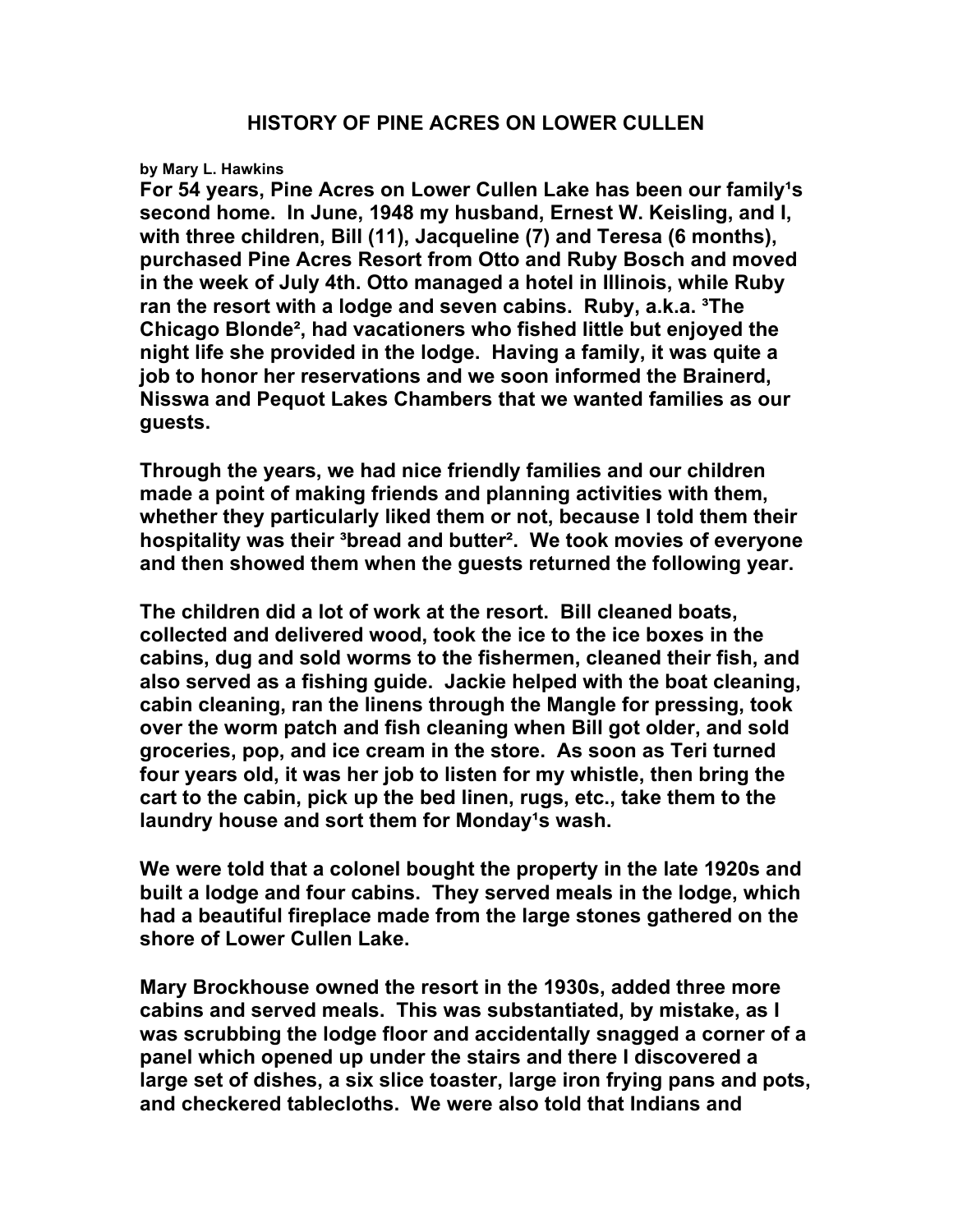**traders dealt with furs at the highest point of the land called ³High Point² where there were stone tables and benches.**

**We had many activities at the resort, such as ³Get Acquainted Night² for the adults, movie night with popcorn and pop for children and interested adults, midnight swimming for teenagers, with sloppy joes and hot chocolate in front of the fireplace, trips for the ladies to gift shops around Gull Lake that served tea and held style shows, besides the beautiful gardens we enjoyed. My husband, Ernie, had a serious heart problem and in 1959, we hired a school teacher and family to manage the resort, but soon learned they were vacationers and not managers. Business fell off with many complaints from our regular families.**

**In 1960, Ernie and Teri took over the resort and, having a job in Minneapolis, I drove up each weekend to help clean and do laundry. By September, 1960, that was enough; so we asked Martin Johnson, a realtor in Nisswa, to have the lots surveyed (the cabins all face the lake) and sell them individually, rather than as a resort. He didn¹t believe this was a good idea, but started advertising. Torrance and Emily Bergstrom purchased the first cabin in October of 1960. Bert Beaver and his son, Tom, bought two cabins (#3 and #4) in October 1961, and Jackie and her husband, Dick, purchased small cabin #6. The remaining cabins, except for a small cabin (#5) to the east of the lodge, were all sold by 1966. Teri and I drove up weekends to join Ernie in the remodeled cabin #5. Ernie<sup>1</sup>s brother, Lenny, had purchased the lodge and many of the Keislings were coming up for the July 4, 1965, weekend. While Ernie was mowing**  Lenny<sup><sup>1</sup>s lawn for the weekend, he suffered a heart attack. The</sup> **Bergstroms, coming home from town, saw him and called 911. Lil Beaver administered first aid to him until the ambulance arrived, but he was pronounced dead on arrival at the Brainerd hospital.**

**In 1967, cabin #5 was sold to Les and Bernice Loomer. At that time, I purchased 60 feet of lakeshore from Lenny, between the lodge and the first cabin. After Fritz Hawkins and I married in 1968, we hired a contractor who found an old time carpenter at \$5 an hour, a plumber, and an electrician to build a two bedroom cabin on the lot. Fritz and a son-in-law, Clayton Woelfel, did the finishing work and we officially moved in 1971.**

**Bill and Lorraine, who live in Arizona, and Jackie and family, who live**